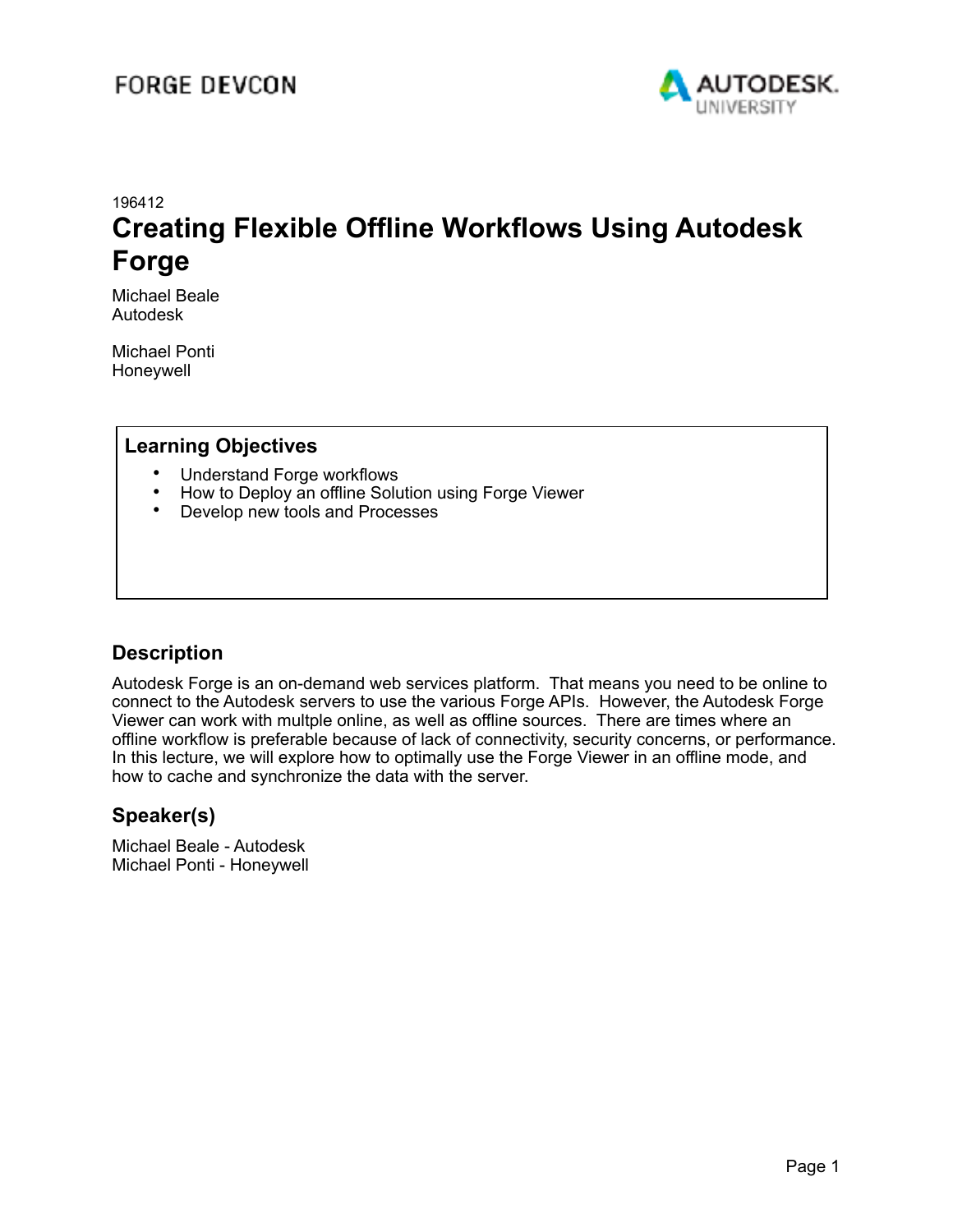

**Notes by Petr Broz (Autodesk Forge Team)**  <https://forge.autodesk.com/blog/disconnected-workflows>

# Introduction

While [Forge](https://forge.autodesk.com/) is a *cloud* platform, certain applications built on top of it may want to support scenarios where the internet connection is temporarily unavailable. For example, consider an application for reviewing and annotating CAD models - wouldn't it be nice if you could work on a couple of CAD files while on a plane, and then perhaps sync your annotations when you're online again? In this post we take a look at one possible approach to support these scenarios using modern HTML5 APIs. We'll start with a quick introduction into the *technology* we're going to use, followed by the *strategy* we can employ to cache Forge content, and finally we'll take a look at a *sample application (Figure 1)*.



Figure 1 - Sample Application

# **Technology**

There are different ways to store data from a web application or an online service on your device. In our sample application we will leverage a couple of new APIs from the increasingly more popular area of [Progressive Web Applications,](https://en.wikipedia.org/wiki/Progressive_Web_Apps) specifically *Service Workers*, *Cache*, and *Channel Messaging*.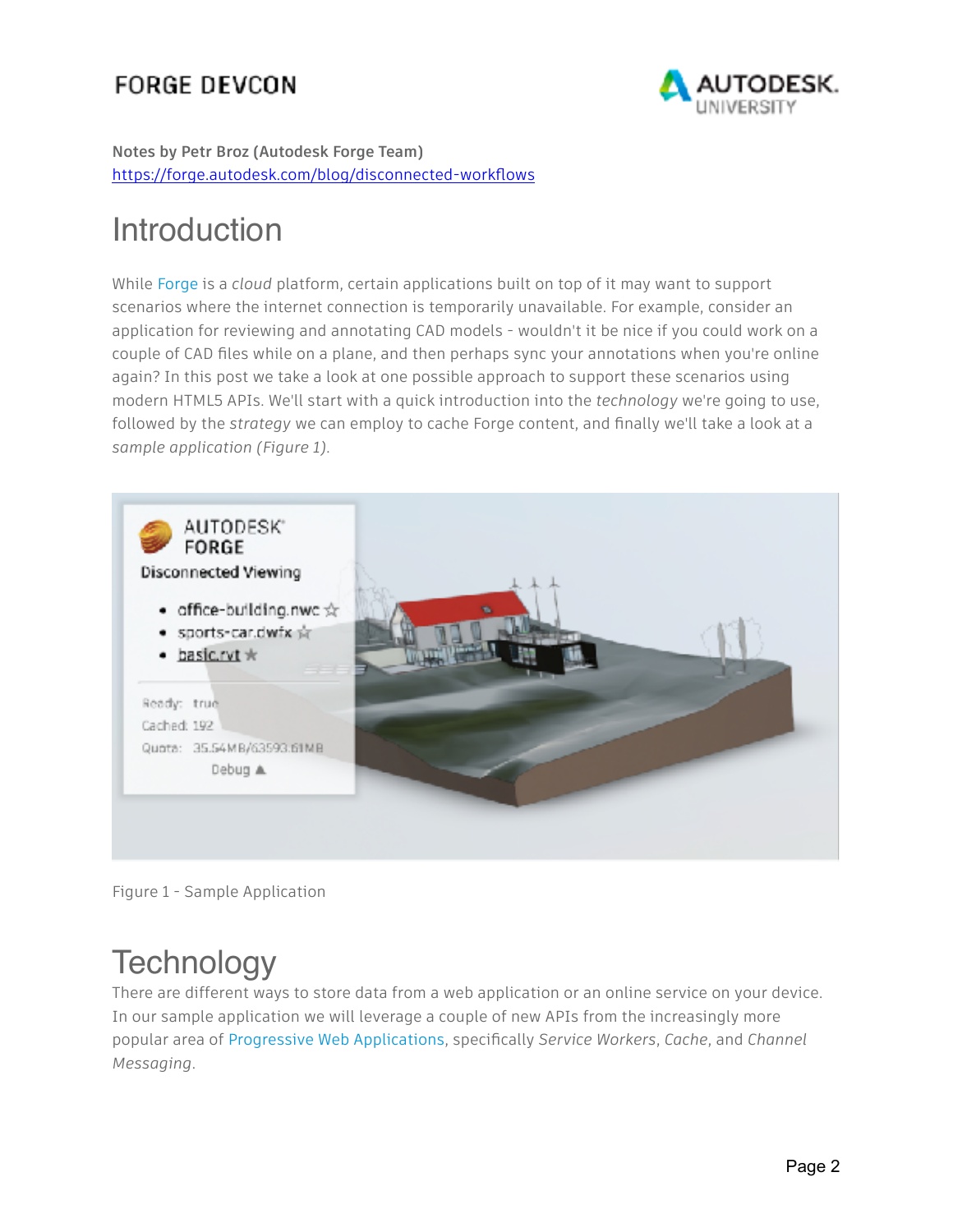

#### *While relatively new, these APIs are supported by most modern browsers. For a detailed overview, check out the [Is Service Worker Ready?](https://jakearchibald.github.io/isserviceworkerready/index.html#moar) website by Jake Archibald.*

[Service Worker](https://developer.mozilla.org/en-US/docs/Web/API/Service_Worker_API) is a special type of [Web Worker](https://developer.mozilla.org/en-US/docs/Web/API/Web_Workers_API) that acts as a proxy server for web applications from a specific origin. When a web application registers a service worker for itself, the worker can intercept network requests from potentially many instances of the application (in different browser tabs or windows) and respond with cached or even custom content. Apart from that, service workers have access to other modern APIs like [IndexedDB,](https://developer.mozilla.org/en-US/docs/Web/API/IndexedDB_API) [Channel Messaging,](https://developer.mozilla.org/en-US/docs/Web/API/Channel_Messaging_API) or [Push](https://developer.mozilla.org/en-US/docs/Web/API/Push_API)  [APIs.](https://developer.mozilla.org/en-US/docs/Web/API/Push_API)

A typical lifecycle of a service worker looks like this:

- web app registers its service worker
- browser downloads and evaluates the worker script
- worker receives `install` event (used for one-time setup of resources)
- browser waits for all instances of the application (potentially using older service workers) to close
- worker receives `activate` event (used to clean older worker's cache, etc.)
- worker starts receiving `fetch` (to intercept network requests) and `message` (to communicate with the web app) events

Service worker lifecycle as explained by [MDN](https://developer.mozilla.org/en-US/docs/Web/API/Service_Worker_API/Using_Service_Workers)

[Cache](https://developer.mozilla.org/en-US/docs/Web/API/Cache) is a per-origin storage similar to [Local](https://developer.mozilla.org/en-US/docs/Web/API/Window/localStorage)  [Storage](https://developer.mozilla.org/en-US/docs/Web/API/Window/localStorage) or [IndexedDB.](https://developer.mozilla.org/en-US/docs/Web/API/IndexedDB_API) It consists of uniquely named cache *objects*, and each *object* then stores individual HTTP *Request*/ *Response* pairs.

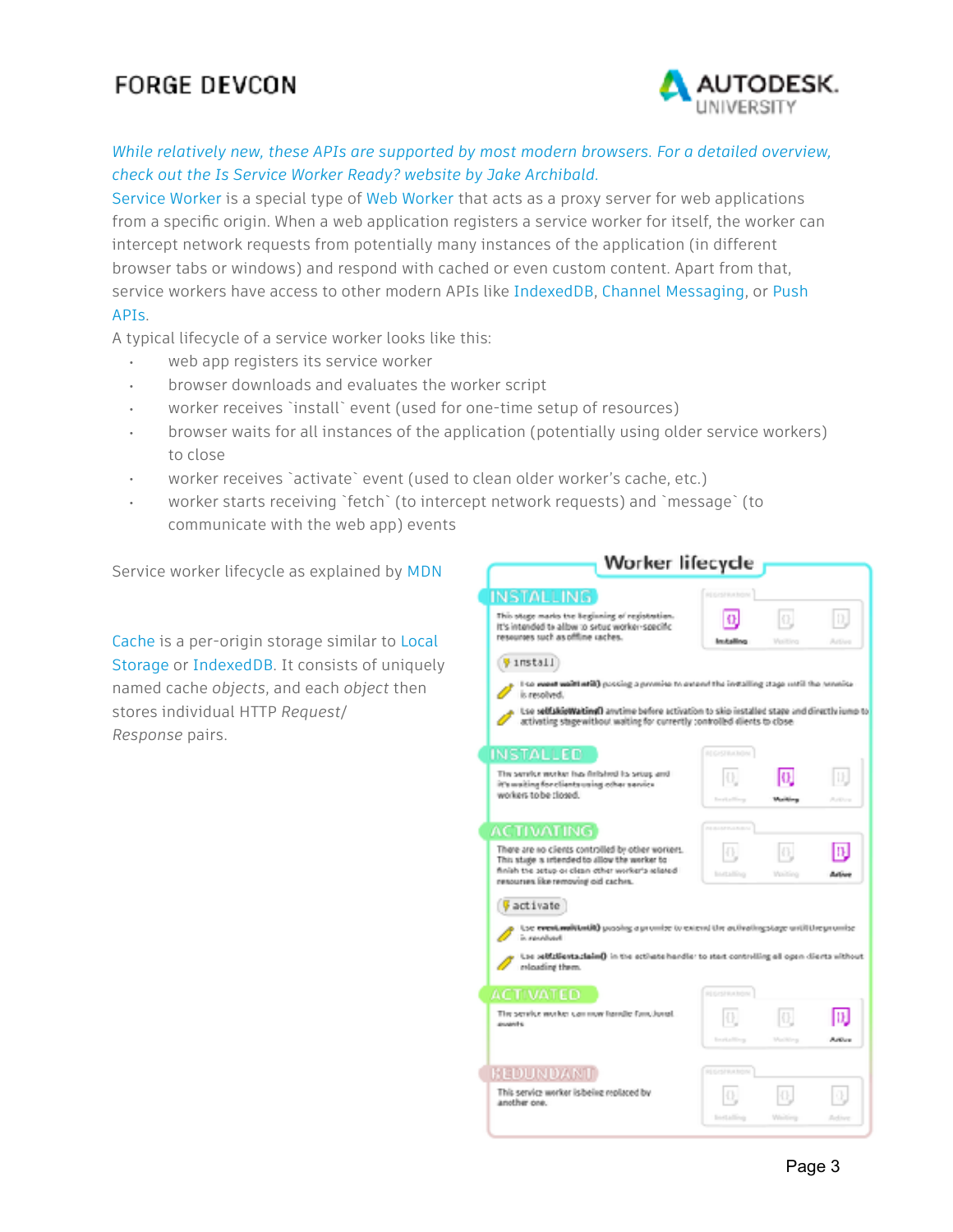

| Elements<br>Console<br>Lw.                                                       | Network<br>Sources                                                                                              | Application  | 汵              | ×  |
|----------------------------------------------------------------------------------|-----------------------------------------------------------------------------------------------------------------|--------------|----------------|----|
| Application                                                                      | G<br>$\mathbb{1}$                                                                                               |              |                |    |
| <b>Nanifest</b><br><b>XX</b> Service Workers<br>Clear storage                    | Path                                                                                                            | Content-Type | Content-Length | Ti |
|                                                                                  | api/models                                                                                                      | application  | 929            | 1  |
|                                                                                  | api/token                                                                                                       | application  | 413            | 1  |
|                                                                                  | fonts/Artifakt_Element                                                                                          | application  | 43,568         | 1  |
| Storage                                                                          | images/forge-logo.png                                                                                           | image/png    | 56,404         | 1  |
| ▶ 블롤 Local Storage<br>▶ 글 Session Storage<br>IndexedDB<br>S Web SQL<br>▶ Cookies | index.html                                                                                                      | text/html; o | 1,126          | 1  |
|                                                                                  | javascript/main.js                                                                                              | application  | 7.862          | 1  |
|                                                                                  | stylesheets/main.css                                                                                            | text/css; c  | 1.055          | 1  |
|                                                                                  | Headers<br>Preview                                                                                              |              |                |    |
|                                                                                  | v General                                                                                                       |              |                |    |
| Cache                                                                            | Request URL: https://forge-offline.herokuapp.com/<br>index.html<br>Request Method: GET<br>Status Code: 3 200 0K |              |                |    |
| $\mathbf{v} \lessapprox$ Cache Storage                                           |                                                                                                                 |              |                |    |
| EE forge-disconnected-v2                                                         |                                                                                                                 |              |                |    |
| <b>EE</b> Application Cache                                                      |                                                                                                                 |              |                |    |
| Frames                                                                           | <b>v</b> Response Headers                                                                                       |              |                |    |
| $\triangleright \Box$ top                                                        | Accept-Ranges: bytes                                                                                            |              |                |    |
|                                                                                  | Cache-Control: public, max-age=0                                                                                |              |                |    |
|                                                                                  | Content-Length: 1126                                                                                            |              |                |    |
|                                                                                  | Content-Type: text/html; charset=UTF-8                                                                          |              |                |    |

Figure 2 - Cache storage in Chrome DevTools

[Channel Messaging](https://developer.mozilla.org/en-US/docs/Web/API/Channel_Messaging_API) allows scripts in different contexts (for example, between main document & iframe, between web worker & web worker, between main document & service worker, etc.) to communicate by passing messages through a two-way channel.

# Caching Strategy

Caching static assets and API endpoints is straightforward. We can cache all of them when the service worker is installed. Then, when one of these endpoints is requested, the service worker can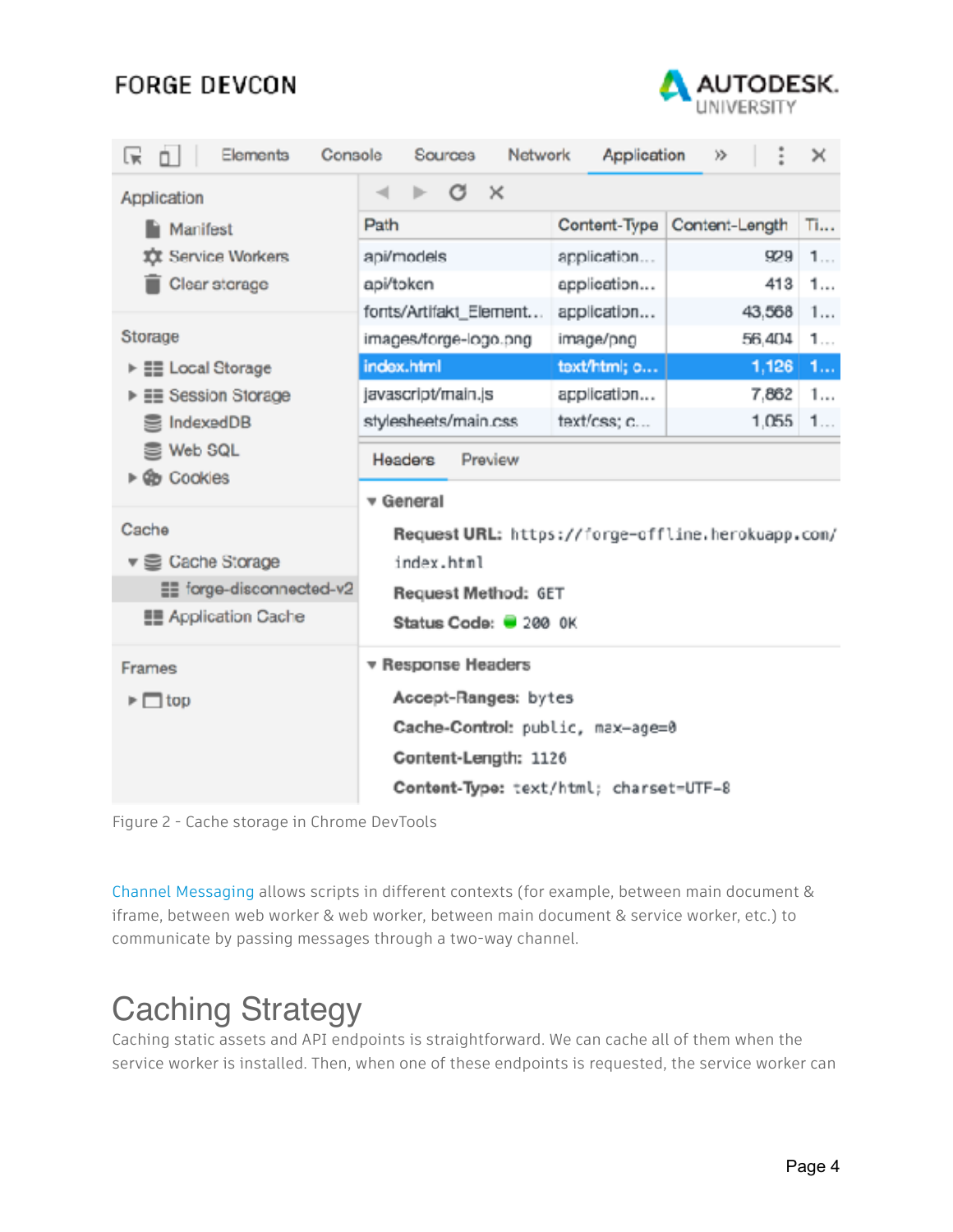

provide the cached response immediately, and if needed, update the cache by fetching the resource in the background.

Caching individual models is a bit more involved. A single document in Forge typically generates multiple derivatives, and derivatives themselves often reference additional assets. We need a way to identify these assets in order to be able to cache them when needed. In our sample application, the server provides an endpoint which - given a document URN - provides a list of URLS for all its derivatives and assets (inspired by the code behind [https://extract.autodesk.io](https://extract.autodesk.io/)). When caching a specific document, the service worker can use this endpoint and cache all the relevant URLs, without having to involve the viewer in any way!

# Sample Application

We've prepared a sample [Forge Viewer](https://forge.autodesk.com/en/docs/viewer/v2) application that allows its users to selectively cache models from [Model Derivative APIs](https://forge.autodesk.com/en/docs/model-derivative/v2/developers_guide/overview). The source code is available at [https://github.com/petrbroz/forge](https://github.com/petrbroz/forge-disconnected)[disconnected,](https://github.com/petrbroz/forge-disconnected) and a live demo is running at [https://forge-offline.herokuapp.com](https://forge-offline.herokuapp.com/). Let's look at the relevant pieces of the implementation.

On the backend, we're using a simple [Express](http://expressjs.com/) application which, apart from serving static content from the *public* folder, exposes the following 3 endpoints:

- *• GET /api/token* returns a 2-legged auth token for the viewer
- *• GET /api/models* returns a list of models for viewing
- *• GET /api/models/:urn/files* returns information about all derivatives and assets related to a specific model URN

On the client side, the two most important files are [public/javascript/main.js](https://github.com/petrbroz/forge-disconnected/blob/master/public/javascript/main.js) and [public/service](https://github.com/petrbroz/forge-disconnected/blob/master/public/service-worker.js)[worker.js.](https://github.com/petrbroz/forge-disconnected/blob/master/public/service-worker.js)

Most of the code in [public/javascript/main.js](https://github.com/petrbroz/forge-disconnected/blob/master/public/javascript/main.js) is just configuring the Forge Viewer, setting up the UI overlay, and reacting to user input. The two important functions are *initServiceWorker* and *submitWorkerTask*, located towards the end of the file. The former is used to register our service worker, and the latter is used to post messages to it:

```
async function initServiceWorker() {
     try {
        const registration = await navigator.serviceWorker.register('/service-worker.js');
        console.log('Service worker registered', registration.scope);
    } catch (err) {
       console.error('Could not register service worker', err);
     }
}
function submitWorkerTask(task) {
    return navigator.serviceWorker.ready.then(function(req) {
        return new Promise(function(resolve, reject) {
             const channel = new MessageChannel();
             channel.port1.onmessage = function(event) {
                if (event.data.error) {
                     reject(event.data);
                 } else {
                     resolve(event.data);
 }
             };
             req.active.postMessage(task, [channel.port2]);
 });
 });
}
```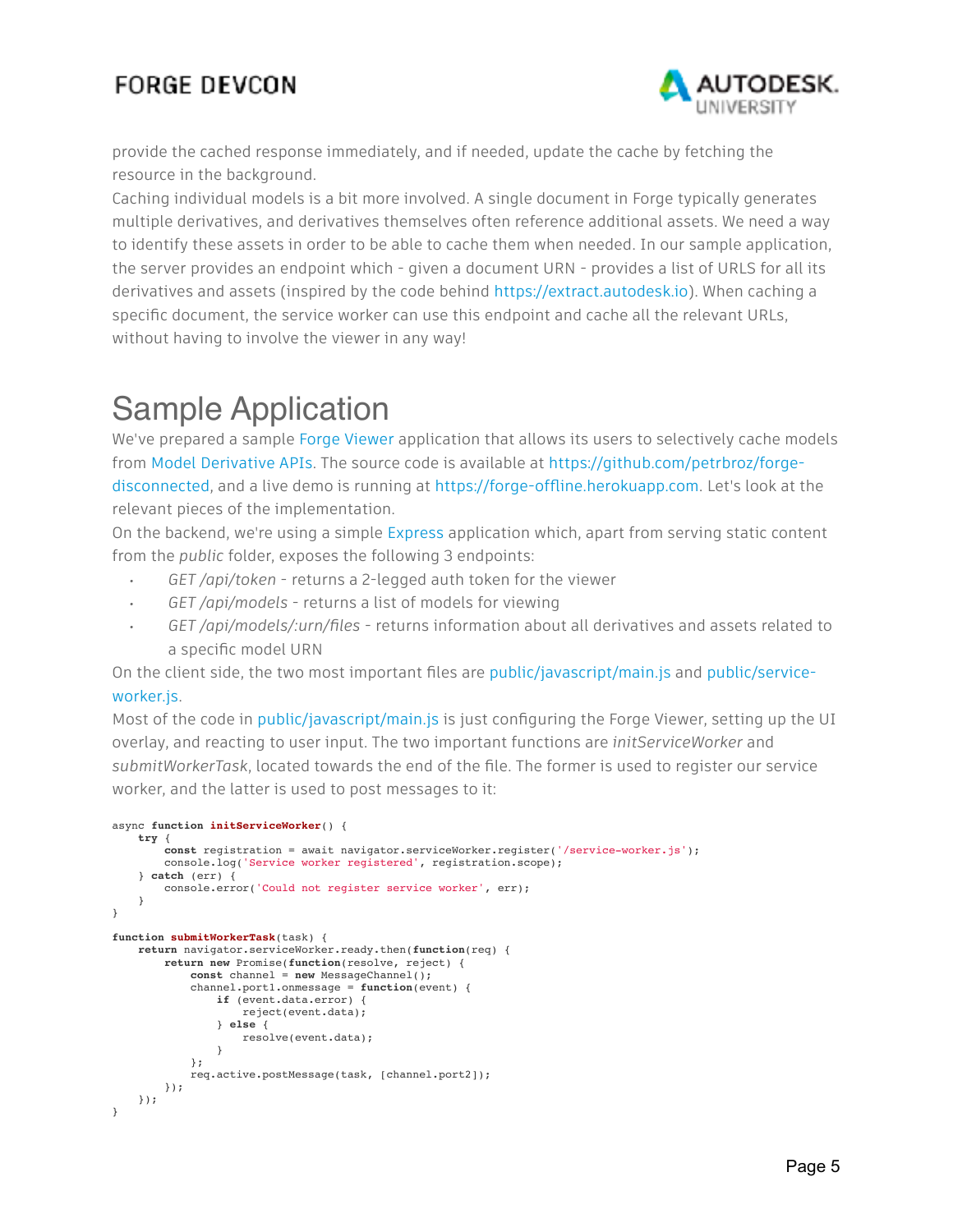

The *submitWorkerTask* function is used to communicate 3 particular types of tasks to the service worker:

- requesting a list of cached URLs (used when updating the UI, to detect which models have already been cached)
- requesting a specific URN to be cached
- requesting a specific URN to be removed from cache

[public/service-worker.js](https://github.com/petrbroz/forge-disconnected/blob/master/public/service-worker.js) is where the magic happens. The code handles various events from the service worker lifecycle explained earlier. On the *install* event, we cache the known assets and APIs, and we also use the built-in *self.skipWaiting()* function to ask the browser to activate our worker as soon as possible, without waiting for older workers to finish their work.

```
async function installAsync(event) {
     self.skipWaiting();
     const cache = await caches.open(CACHE_NAME);
    await cache.addAll(STATIC URLS);
    await cache.addAll(API URLS);
}
```
On the *activate* event, we claim control of all instances of our web application potentially running in different browser tabs.

```
async function activateAsync() {
    const clients = await self.clients.matchAll({ includeUncontrolled: true });
   console.log('Claiming clients', clients.map(client => client.url).join(','));
    await self.clients.claim();
}
```
When intercepting requests via the *fetch* event, we reply with a cached response if there is one. One exception is the *GET /api/token* endpoint. Since our access token has an expiration time, we try to get a fresh token first, and only fall back to the cached one if we don't succeed.

```
async function fetchAsync(event) {
     // When requesting an access token, try getting a fresh one first
     if (event.request.url.endsWith('/api/token')) {
         try {
             const response = await fetch(event.request);
             return response;
         } catch(err) {
             console.log('Could not fetch new token, falling back to cache.', err);
         }
     }
     // If there's a cache match, return it
   const match = await caches.match(event.request.url, { ignoreSearch: true });
     if (match) {
         // If this is a static asset or known API, try updating the cache as well
        if (STATIC URLS.includes(event.request.url) || API_URLS.includes(event.request.url)) {
             caches.open(CACHE_NAME)
                .\nthen((cache) \Rightarrow cache.add(event.request)).catch((err) => console.log('Cache not updated, but that\'s ok...', err));
         }
         return match;
```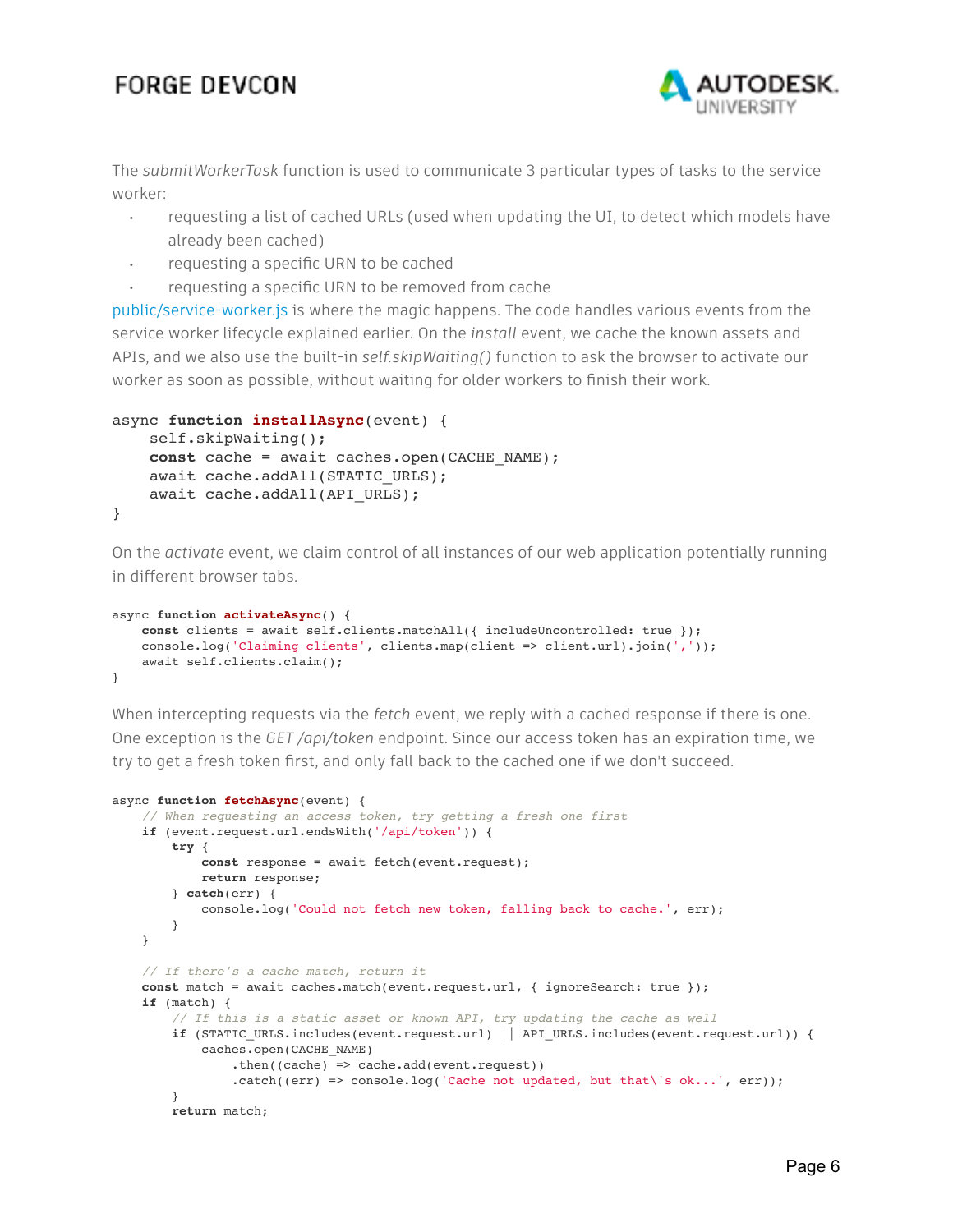

```
 }
     return fetch(event.request);
}
```
Finally, using the *message* event we execute "tasks" from the client.

```
async function messageAsync(event) {
     switch (event.data.operation) {
         case 'CACHE_URN':
              try {
                 const urls = await cacheUrn(event.data.urn, event.data.access token);
                  event.ports[0].postMessage({ status: 'ok', urls });
              } catch(err) {
                 event.ports[0].postMessage({ error: err.toString() });
 }
              break;
         case 'CLEAR_URN':
              try {
                  const urls = await clearUrn(event.data.urn);
                  event.ports[0].postMessage({ status: 'ok', urls });
              } catch(err) {
                  event.ports[0].postMessage({ error: err.toString() });
 }
             break;
         case 'LIST_CACHES':
              try {
                  const urls = await listCached();
                  event.ports[0].postMessage({ status: 'ok', urls });
              } catch(err) {
                  event.ports[0].postMessage({ error: err.toString() });
 }
              break;
     }
}
async function cacheUrn(urn, access_token) {
    console.log('Caching', urn);
     // First, ask our server for all derivatives in this URN, and their file URLs
    const baseUrl = 'https://developer.api.autodesk.com/derivativeservice/v2';
    const res = await fetch(`/api/models/${urn}/files`);
    const derivatives = await res.json();
     // Prepare fetch requests to cache all the URLs
    const cache = await caches.open(CACHE_NAME);
   const options = { headers: { 'Authorization': 'Bearer ' + access_token } };
    const fetches = [];
    const manifestUrl = `${baseUrl}/manifest/${urn}`;
    fetches.push(fetch(manifestUrl, options).then(resp => cache.put(manifestUrl, resp)).then(() => 
manifestUrl));
    for (const derivative of derivatives) {
        const derivUrl = baseUrl + '/derivatives/' + encodeURIComponent(derivative.urn);
        fetches.push(fetch(derivUrl, options).then(resp => cache.put(derivUrl, resp)).then(() => derivUrl));
        for (const file of derivative.files) {
           const fileUrl = baseUrl + '/derivatives/' + encodeURIComponent(derivative.basePath + file);
            fetches.push(fetch(fileUrl, options).then(resp => cache.put(fileUrl, resp)).then(() => fileUrl));
        }
    }
     // Fetch and cache all URLs in parallel
    const urls = await Promise.all(fetches);
    return urls;
}
async function clearUrn(urn) {
 console.log('Clearing cache', urn);
 const cache = await caches.open(CACHE_NAME);
   const requests = (await cache.keys()).filter(req => req.url.includes(urn));
```